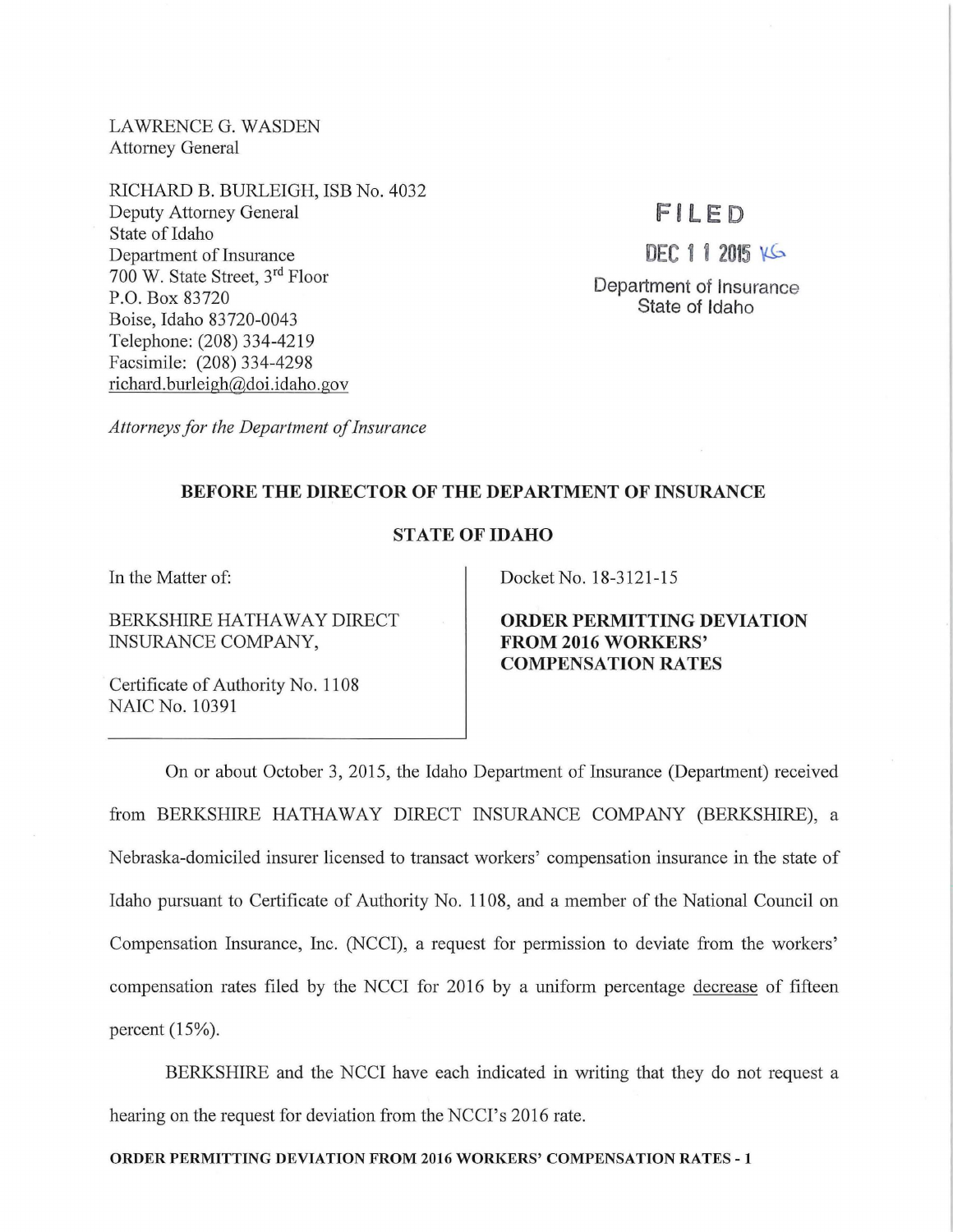The Department's Director (Director), having reviewed and being fully apprised of BERKSHIRE's request to deviate from the Idaho workers' compensation premium rates filed by the NCCI for 2016, and the requirements of Idaho Code  $\S$  41-1614, has determined that the requested rate deviation is justified.

NOW, THEREFORE, IT IS HEREBY ORDERED, pursuant to Idaho Code§ 41-1614, that BERKSHIRE's request to deviate by a uniform percentage decrease of fifteen percent (15%) from the workers' compensation rates filed by the NCCI for 2016, exclusive of terrorism rates, is GRANTED. This deviation from the Idaho workers' compensation premium rates filed by the NCCI for 2016 shall take effect on January **1,** 2016, and shall remain in effect for one year from that date unless terminated sooner with the approval of the Director.

DATED this  $\parallel$  day of December, 2015.

STATE OF IDAHO DEPARTMENT OF INSURANCE

CE

DEAN L. CAMERON Director